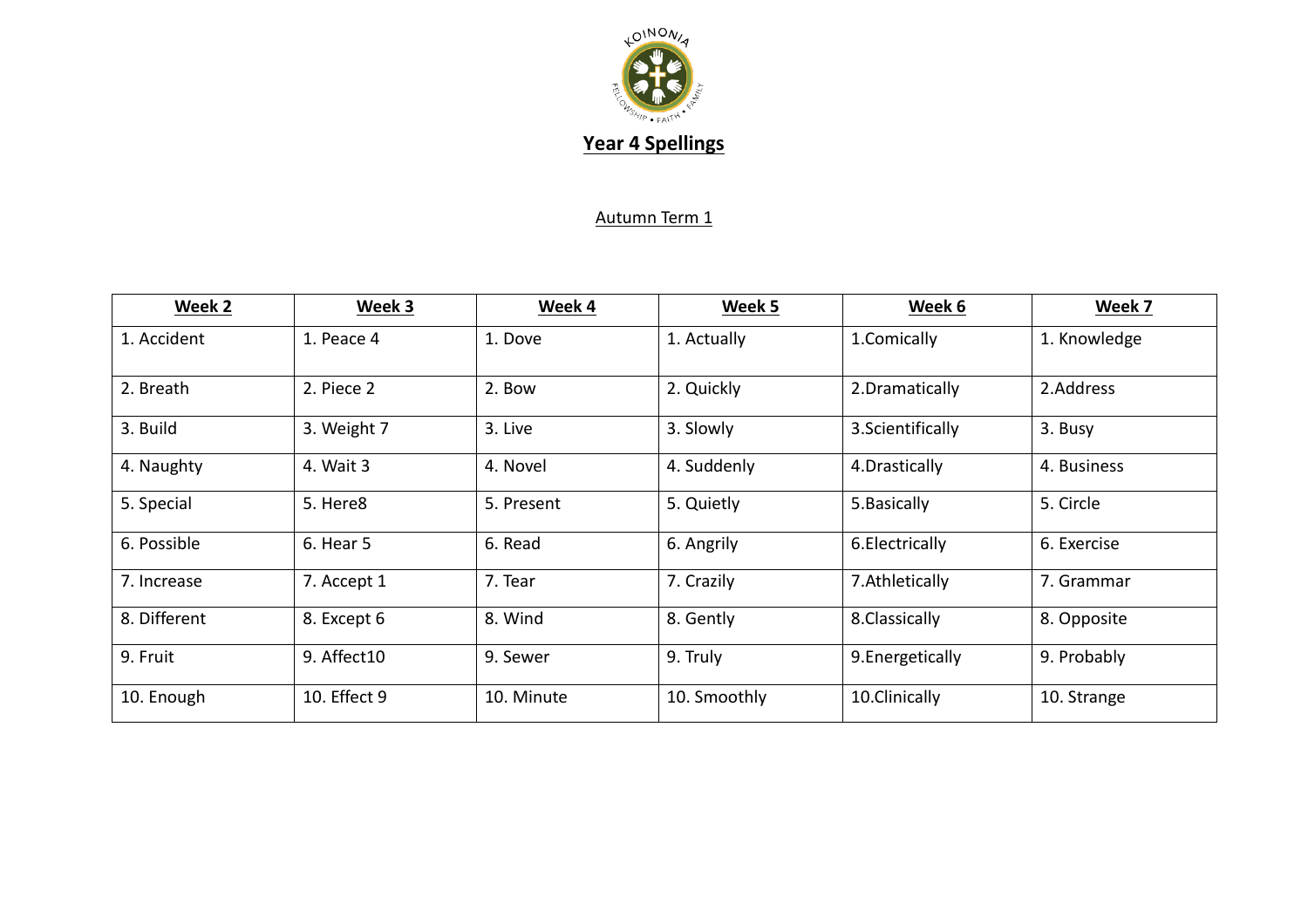

## Autumn Term 2

| Week 1      | Week 2        | Week 3       | Week 4          | Week 5           | Week 6        | Week 7        |
|-------------|---------------|--------------|-----------------|------------------|---------------|---------------|
| 1.Answer    | 1. Nation     | 1.Expression | 1.Comprehension | 1. Mathematician | 1.Boys'       | 1.Clocks'     |
| 2.Calendar  | 2.Relation    | 2.Discussion | 2.Extension     | 2. Musician      | 2.Girls'      | 2.Men's       |
| 3.Consider  | 3. Invention  | 3.Confession | 3.Expansion     | 3. Electrician   | 3.Children's  | 3.Dogs'       |
| 4. History  | 4. Hesitation | 4.Permission | 4.Tension       | 4. Magician      | 4.Babies'     | 4.Dishes'     |
| 5. Position | 5. Injection  | 5.Admission  | 5.Attention     | 5. Politician    | 5.Aeroplanes' | 5.Brushes'    |
| 6.Mention   | 6.Reaction    | 6.Profession | 6.Intention     | 6.Optician       | 6.Knives'     | 6.Companies'  |
| 7.Sentence  | 7.Situation   | 7.Depression | 7.Decision      | 7. Physician     | 7. Parents'   | 7. Potatoes'  |
| 8.Thought   | 8. Population | 8.Aggression | 8.Confusion     | 8.Optician       | 8.Chairs'     | 8. Bacteria's |
| 9.Woman     | 9.Solution    | 9.Compassion | 9.Collision     | 9. Statistician  | 9.Cherries'   | 9.Inventors'  |
| 10.Reign    | 10.Action     | 10.Mission   | 10.Explosion    | 10.Beautician    | 10.Teeth's    | 10.Tables'    |

Spring Term 1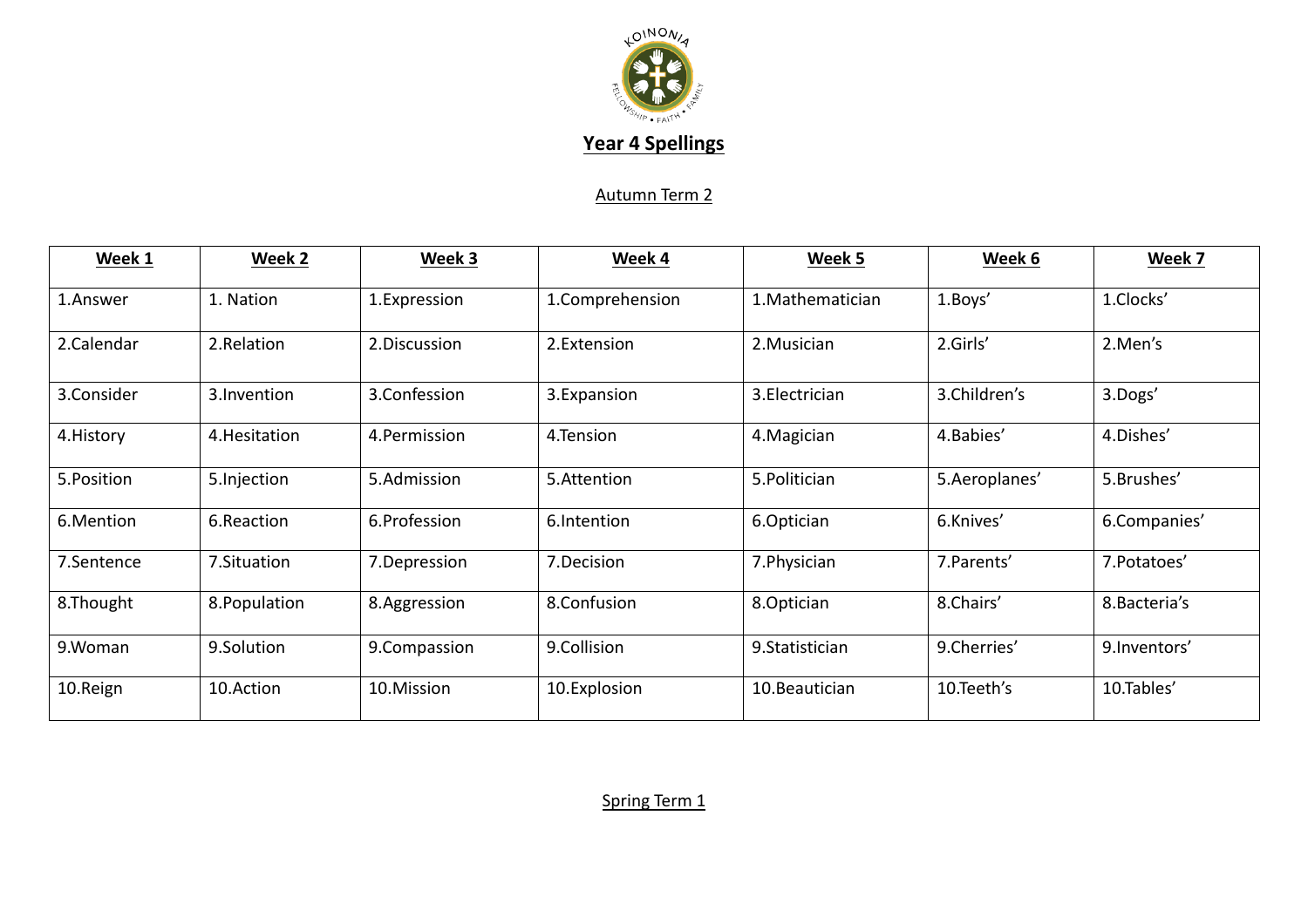

| Week 1        | Week 2        | Week 3       | Week 4        | Week 5        |
|---------------|---------------|--------------|---------------|---------------|
| 1.Forgetting  | 1.Limited     | 1.Treasure   | 1.Capture     | 1. Early      |
| 2.Forgotten   | 2.Limiting    | 2.Leisure    | 2. Nature     | 2.Guard       |
| 3. Beginning  | 3.Remembered  | 3.Pleasure   | 3.Future      | 3. Imagine    |
| 4.Beginner    | 4.Remembering | 4.Enclosure  | 4.Texture     | 4. Particular |
| 5.Preferred   | 5. Happier    | 5.Pressure   | 5.Mixture     | 5.Pressure    |
| 6.Preferring  | 6. Happiest   | 6.Measure    | 6.Adventure   | 6.Regular     |
| 7.Gardening   | 7. Healthier  | 7. Reassure  | 7.Furniture   | 7.Remember    |
| 8.Gardener    | 8. Healthiest | 8.Ensure     | 8.Signature   | 8.Therefore   |
| 9.Countered   | 9.Focused     | 9.Exposure   | 9. Literature | 9.Strength    |
| 10.Countering | 10.Focusing   | 10.Composure | 10.Culture    | 10.Question   |

Spring Term 2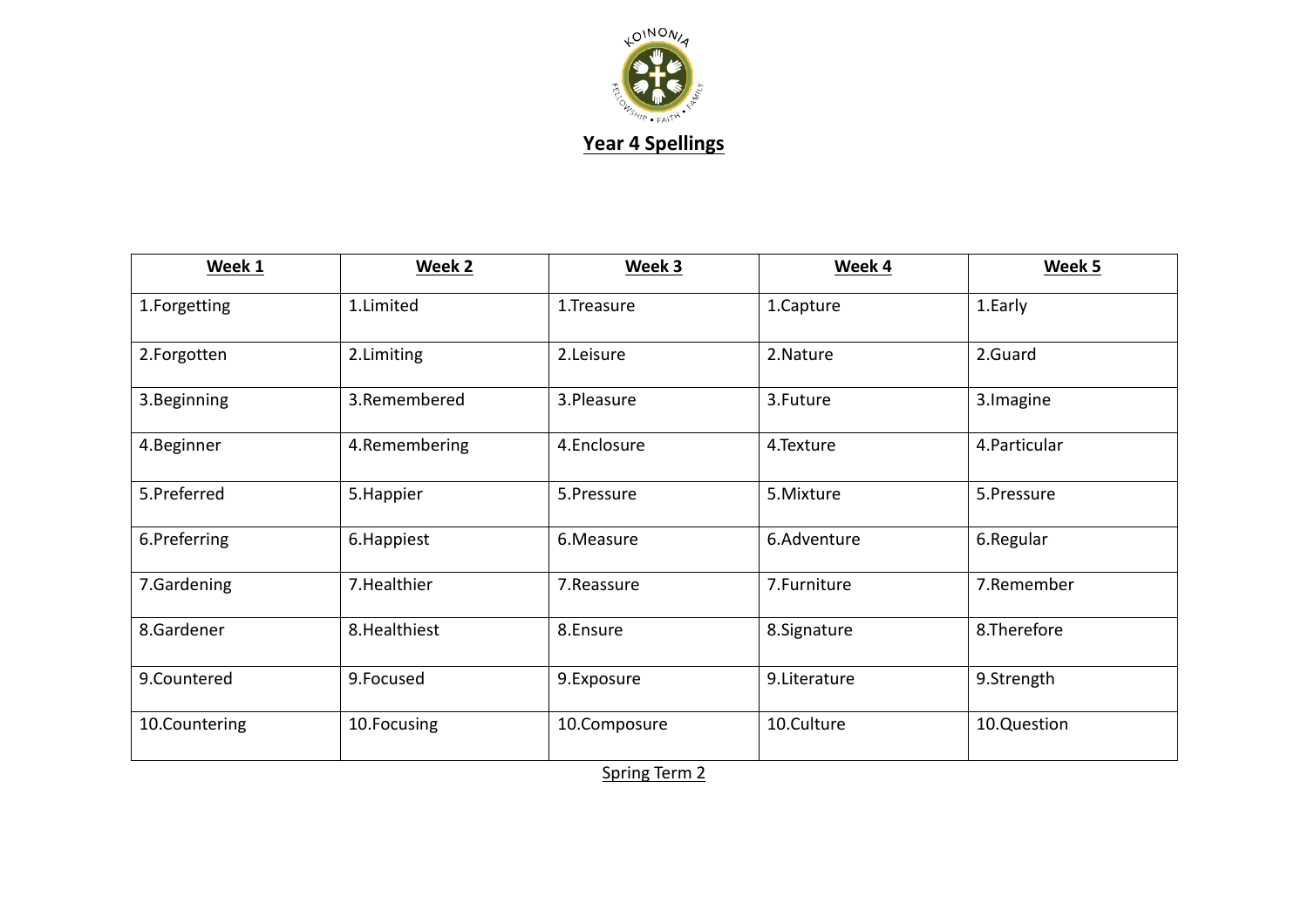

## Summer Term 1

| Week 1       | Week 2          | Week 3          | Week 4         | Week 5        | Week 6       |
|--------------|-----------------|-----------------|----------------|---------------|--------------|
| 1.Experiment | 1.Misbehave     | 1.Repeat        | 1. Poisionous  | 1.Vigorous    | 1.Appear     |
| 2.Famous     | 2. Mistake      | 2.Recycle       | 2.Dangerous    | 2.Courageous  | 2. Believe   |
| 3.Heard      | 3. Misread      | 3.Submit        | 3.Famous       | 3.Outrageous  | 3.Caught     |
| 4.Complete   | 4.Disagree      | 4.Subscribe     | 4. Mountainous | 4.Serious     | 4.Centre     |
| 5.Continue   | 5. Disadvantage | 5.International | 5.Various      | 5.Obvious     | 5. Difficult |
| 6.Decide     | 6.Disappear     | 6.Internet      | 6.Tremendous   | 6.Curious     | 6.Extreme    |
| 7. Heart     | 7.Dishonest     | 7.Supermarket   | 7. Enormous    | 7.Hideous     | 7. Favourite |
| 8.Learn      | 8. Inactive     | 8.Superman      | 8.Jealous      | 8.Spontaneous | 8. Important |
| 9.Ordinary   | 9.Inflexible    | 9. Antiseptic   | 9.Humorous     | 9.Courteous   | 9.Occasion   |
| 10.Promise   | 10.Invisible    | 10.Antisocial   | 10.Glamorous   | 10.Odourous   | 10. Peculiar |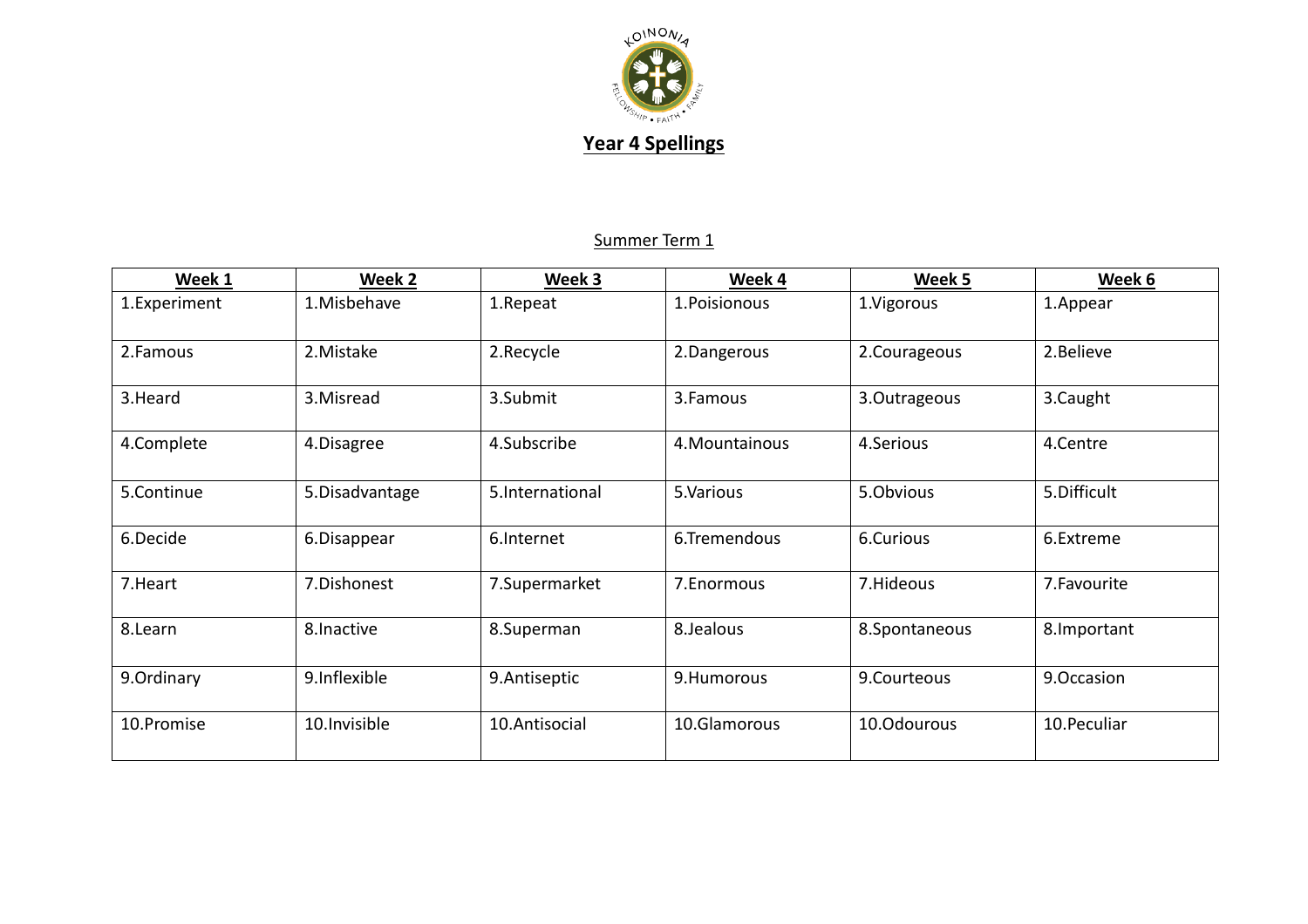

## Summer Term 2

| Week 1       | Week 2   | Week 3         | Week 4      | Week 5       | Week 6       |
|--------------|----------|----------------|-------------|--------------|--------------|
| 1.Arrive     | 1.Fair   | 1.Invention    | 1.Vein      | 1.Scheme     | 1.Chef       |
| 2.Breathe    | 2.Fare   | 2. Hesitation  | 2. Weigh    | 2.Chorus     | 2.Chalet     |
| 3.Caught     | 3.Groan  | 3. Possession  | 3. Weight   | 3.Chemist    | 3. Machine   |
| 4.Century    | 4.Grown  | 4.Confession   | 4. Eight    | 4.Echo       | 4.Brochure   |
| 5.Describe   | 5.Meat   | 5.Admission    | 5. Eighth   | 5.Character  | 5. Parachute |
| 6.Earth      | 6.Meet   | 6.Expansion    | 6.Neighbour | 6.Chaos      | 6.Champagne  |
| 7.Experience | 7.Missed | 7.Tension      | 7.Sleigh    | 7.Stomach    | 7. Moustache |
| 8.Interest   | 8.Mist   | 8.Extension    | 8.Obey      | 8.Technology | 8.Charade    |
| 9.Island     | 9.Mail   | 9. Musician    | 9.They      | 9.School     | 9.Crochet    |
| 10.Length    | 10.Male  | 10. Politician | 10.Survey   | 10.Monarch   | 10.Ricochet  |